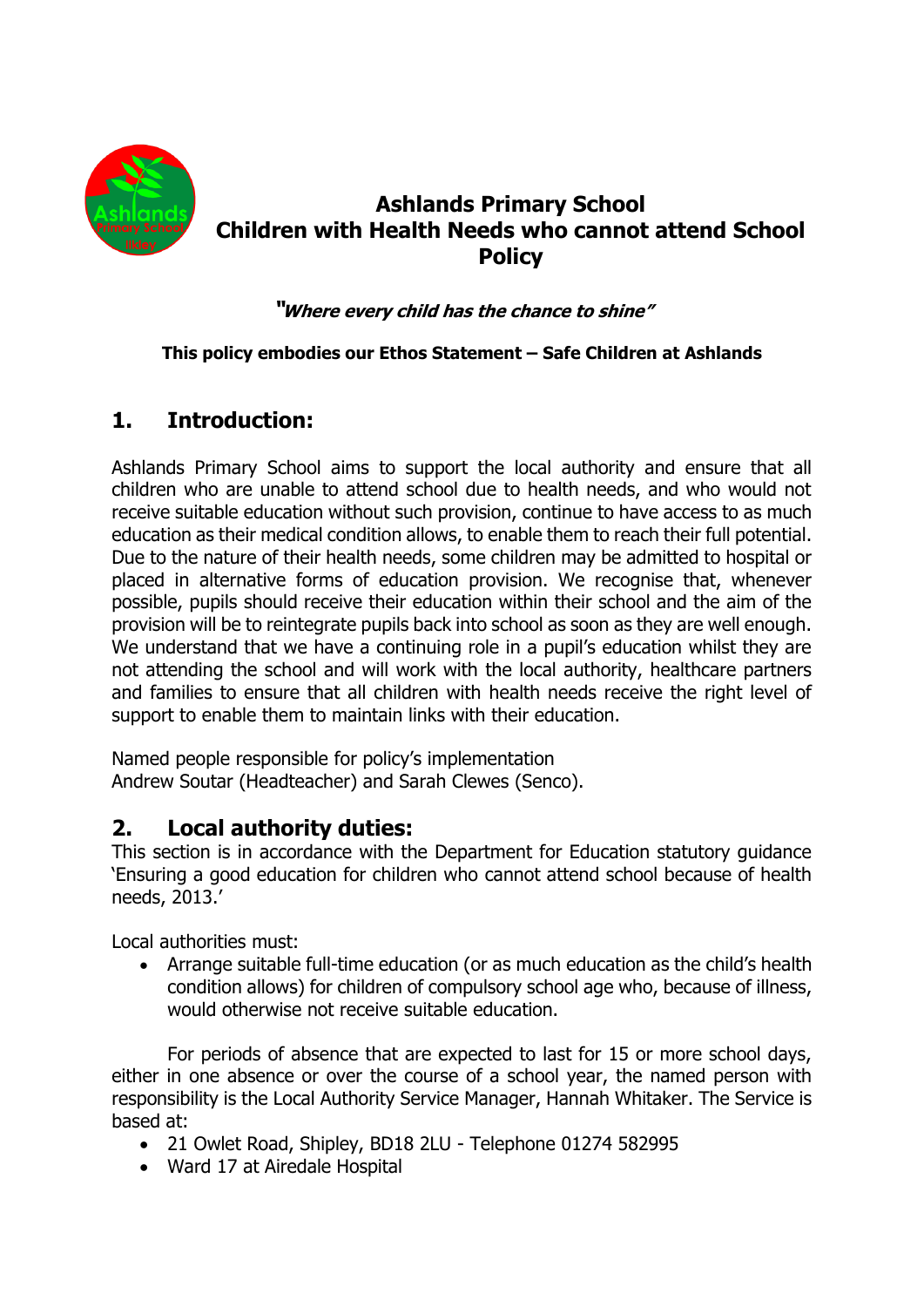• Ward 30 and 32 at BRI Hospital

Local authorities should:

- Provide such education as soon as it is clear that the child will be away from school for 15 days or more, whether consecutive or cumulative. They should liaise with appropriate medical professionals to ensure minimal delay in arranging appropriate provision for the child.
- Ensure that the education children receive is of good quality, as defined in the statutory guidance Alternative Provision (2013), allows them to take appropriate qualifications, prevents them from slipping behind their peers in school and allows them to reintegrate successfully back into school as soon as possible.
- Address the needs of individual children in arranging provision. 'Hard and fast' rules are inappropriate: they may limit the offer of education to children with a given condition and prevent their access to the right level of educational support which they are well enough to receive. Strict rules that the offer of education a child receives may also breach statutory requirements.

#### Provision for siblings:

When treatment of a child's condition means that his or her family have to move nearer to a hospital, and there is a sibling of compulsory school age, the local authority into whose area the family has moved should seek to ensure that the sibling is offered a place, where provision is available, for example, in a local mainstream school or other appropriate setting.

Children who are unable to attend school as a result of their medical needs may include those with:

- Physical health issues.
- Physical injuries.
- Mental health problems, including anxiety issues.
- Emotional difficulties or school refusal.
- Progressive conditions.
- Terminal illnesses.
- Chronic illnesses.

Children who are unable to attend mainstream education for health reasons may attend any of the following:

- Hospital school: a special school within a hospital setting where education is provided to give continuity whilst the child is receiving treatment.
- Home tuition: a tuition service that acts as a communication channel between schools and pupils on occasions where pupils are too ill to attend school and are receiving specialist medical treatment.
- Medical PRUs: local authority establishments that provide education for children unable to attend their registered school due to their medical needs.

## **3. Roles and Responsibilities:**

The Governors are responsible for: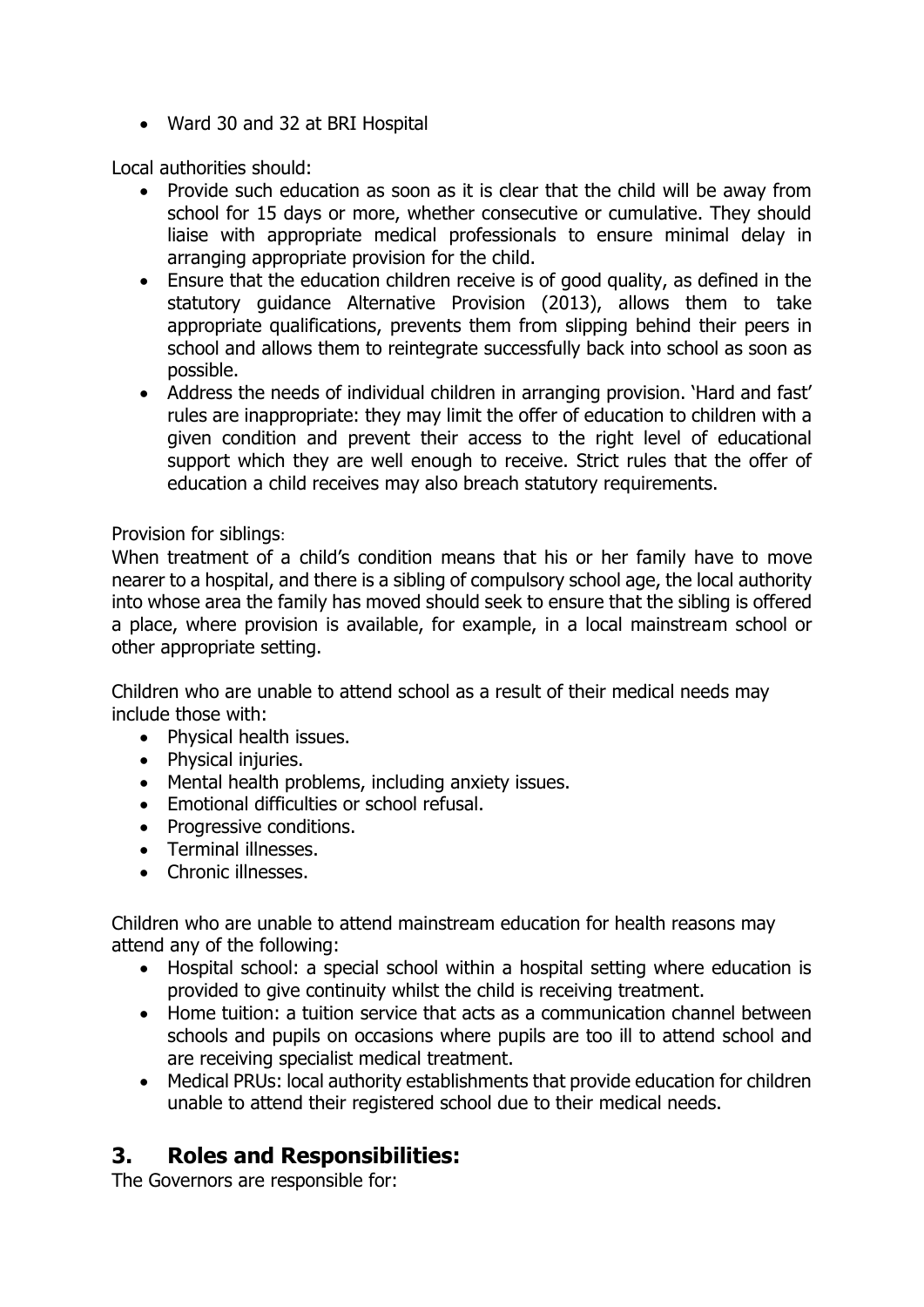- Ensuring arrangements for pupils who cannot attend school as a result of their health needs are in place and are effectively implemented.
- Ensuring the termly review of the arrangements made for pupils who cannot attend school due to their health needs.
- Ensuring the roles and responsibilities of those involved in the arrangements to support the needs of pupils are clear and understood by all.
- Ensuring robust systems are in place for dealing with health emergencies and critical incidents, for both on- and off-site activities.
- Ensuring staff with responsibility for supporting pupils with health needs are appropriately trained.

The Headteacher is responsible for:

- Working with the Governors to ensure compliance with the relevant statutory duties when supporting pupils with health needs.
- Working collaboratively with parents and other professionals to develop arrangements to meet the best interests of children.
- Ensuring the arrangements put in place to meet pupils' health needs are fully understood by all those involved and acted upon.
- Appointing a named member of staff who is responsible for pupils with healthcare needs and liaises with parents, pupils, the local authority, key workers and others involved in the pupil's care.
- Ensuring the support put in place focuses on and meets the needs of individual pupils.
- Arranging appropriate training for staff with responsibility for supporting pupils with health needs.
- Providing teachers who support pupils with health needs with suitable information relating to a pupil's health condition and the possible effect the condition and/or medication taken has on the pupil.
- Providing reports to the Governors on the effectiveness of the arrangements in place to meet the health needs of pupils.
- Notifying the local authority when a pupil is likely to be away from the school for a significant period of time due to their health needs.

Headteacher/SENco is responsible for:

- Dealing with pupils who are unable to attend school because of health needs.
- Actively monitoring pupil progress and reintegration into school.
- Supplying pupils' education providers with information about the child's capabilities, progress and outcomes.
- Liaising with the Headteacher, education providers and parents to determine pupils' programmes of study whilst they are absent from school.
- Keeping pupils informed about school events and encouraging communication with their peers.
- Providing a link between pupils and their parents, and the local authority.

Teachers and support staff are responsible for:

• Understanding confidentiality in respect of pupils' health needs.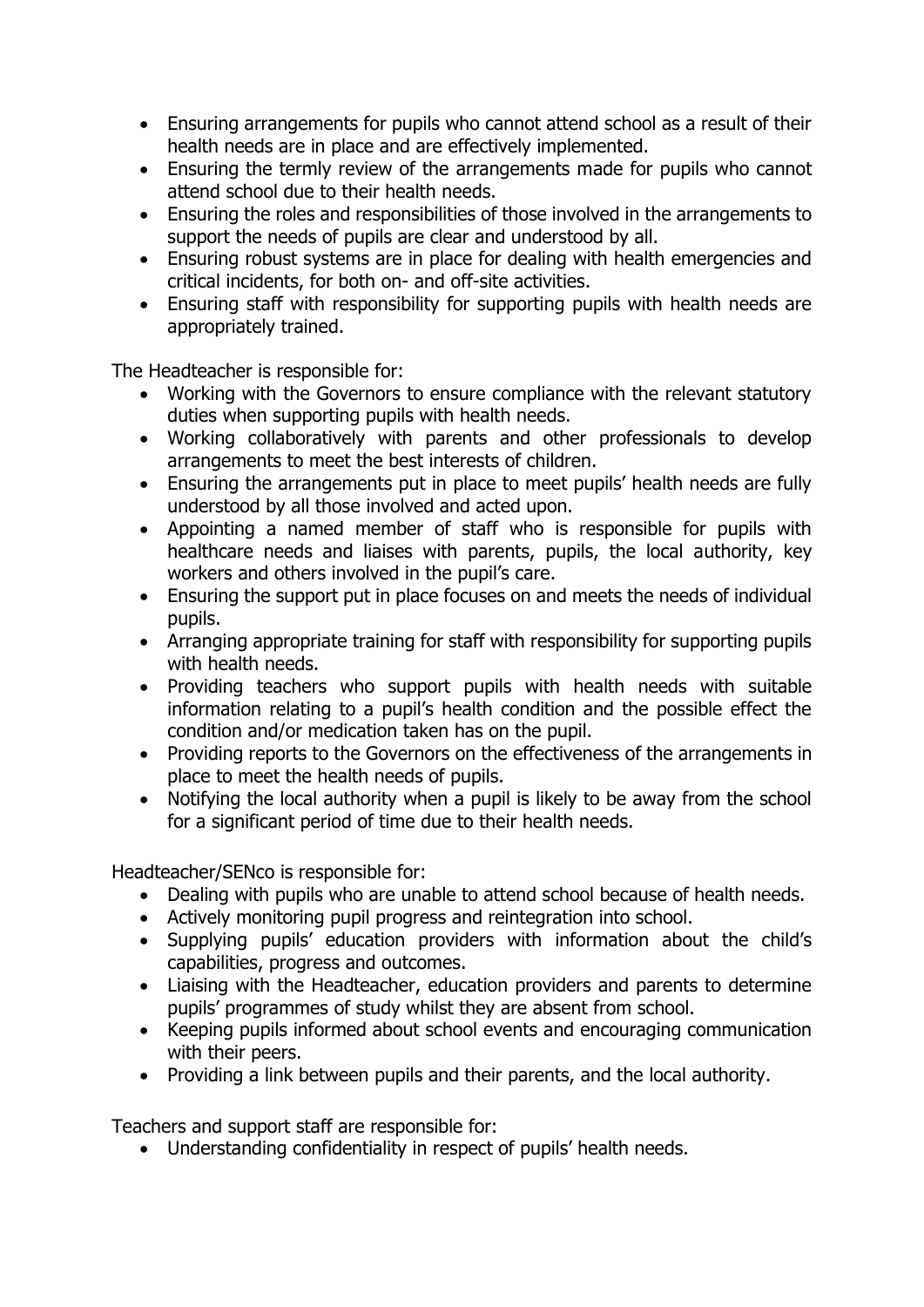- Designing lessons and activities in a way that allows those with health needs to participate fully and ensuring pupils are not excluded from activities that they wish to take part in without a clear evidence-based reason.
- Understanding their role in supporting pupils with health needs and ensuring they attend the required training.
- Ensuring they are aware of the needs of their pupils through the appropriate and lawful sharing of the individual pupil's health needs.
- Ensuring they are aware of the signs, symptoms and triggers of common lifethreatening medical conditions and know what to do in an emergency.
- Keeping parents informed of how their child's health needs are affecting them whilst in the school

Parents are expected to:

- Ensure the regular and punctual attendance of their child at the school where possible.
- Work in partnership with the school to ensure the best possible outcomes for their child.
- Notify the school of the reason for any of their child's absences without delay.
- Provide the school with sufficient and up-to-date information about their child's health needs.
- Attend meetings to discuss how support for their child should be planned.

## **4. Managing Absences:**

The school will provide support to pupils who are absent from school because of illness for a period of less than 15 school days by liaising with the pupil's parents to arrange schoolwork as soon as the pupil is able to cope with it or part-time education at school. The school will give due consideration to which aspects of the curriculum are prioritised in consultation with the pupil, their family and relevant members of staff.

For periods of absence that are expected to last for 15 or more school days, either in one absence or over the course of a school year, the named person with responsibility is the Local Authority Service Manager, Hannah Whitaker. The Service is based at:

- 21 Owlet Road, Shipley, BD18 2LU Telephone 01274 582995
- Ward 17 at Airedale Hospital
- Ward 30 and 32 at BRI Hospital

• Where absences are anticipated or known in advance, the school will liaise with the local authority to enable education provision to be provided from the start of the pupil's absence.

• For hospital admissions, the Headteacher/Inclusion Lead will liaise with the local authority regarding the programme that should be followed while the pupil is in hospital.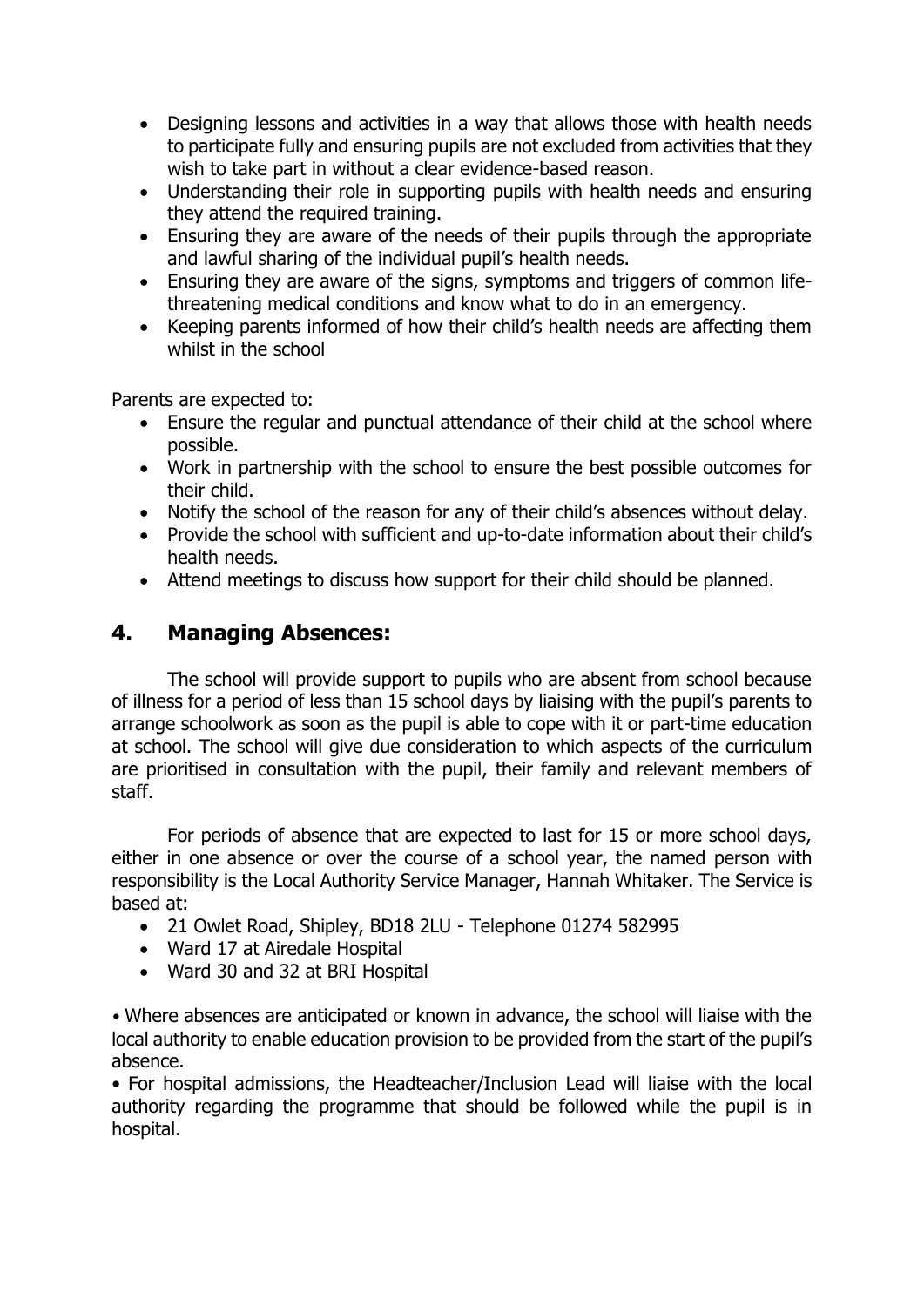• The local authority will set up a personal education plan (PEP) for the pupil which will allow the school, the local authority and the provider of the pupil's education to work together.

• The school will monitor pupil attendance and mark registers to ensure it is clear whether a pupil is, or should be, receiving education otherwise than at school.

The school will only remove a pupil who is unable to attend school because of additional health needs from the school roll where:

- The pupil has been certified by a Medical Officer as unlikely to be in a fit state of health to attend school, before ceasing to be of compulsory school age; and
- Neither the pupil nor their parent has indicated to the school the intention to continue to attend the school, after ceasing to be of compulsory school age.
- A pupil unable to attend school because of their health needs will not be removed from the school register without parental consent and certification from the Medical Officer, even if the local authority has become responsible for the pupil's education.

### Support for Pupils:

To help ensure a pupil with additional health needs is able to attend school following an extended period of absence, the following adaptations will be considered:

- A personalised or part-time timetable, drafted in consultation with the Headteacher/Inclusion Lead.
- Access to additional support in school.
- Online access to the curriculum from home.
- Movement of lessons to more accessible rooms where possible.
- Places to rest at school.
- Special exam arrangements to manage anxiety or fatigue.

# **5. Reintegration:**

When a pupil is considered well enough to return to school, the school will develop a tailored reintegration plan in collaboration with the local authority.

- The school will work with the local authority when reintegration into school is anticipated to plan for consistent provision during and after the period of education outside school.
- As far as possible, the child will be able to access the curriculum and materials that they would have used in school.
- Where appropriate, the school nurse will be involved in the development of the pupil's reintegration plan and informed of the timeline of the plan by the appointed named member of staff, to ensure they can prepare to offer any appropriate support to the pupil.
- The school will consider whether any reasonable adjustments need to be made to provide suitable access to the school and the curriculum for the pupil.
- For longer absences, the reintegration plan will be developed near to the pupil's likely date of return, to avoid putting unnecessary pressure on an ill pupil or their parents in the early stages of their absence.